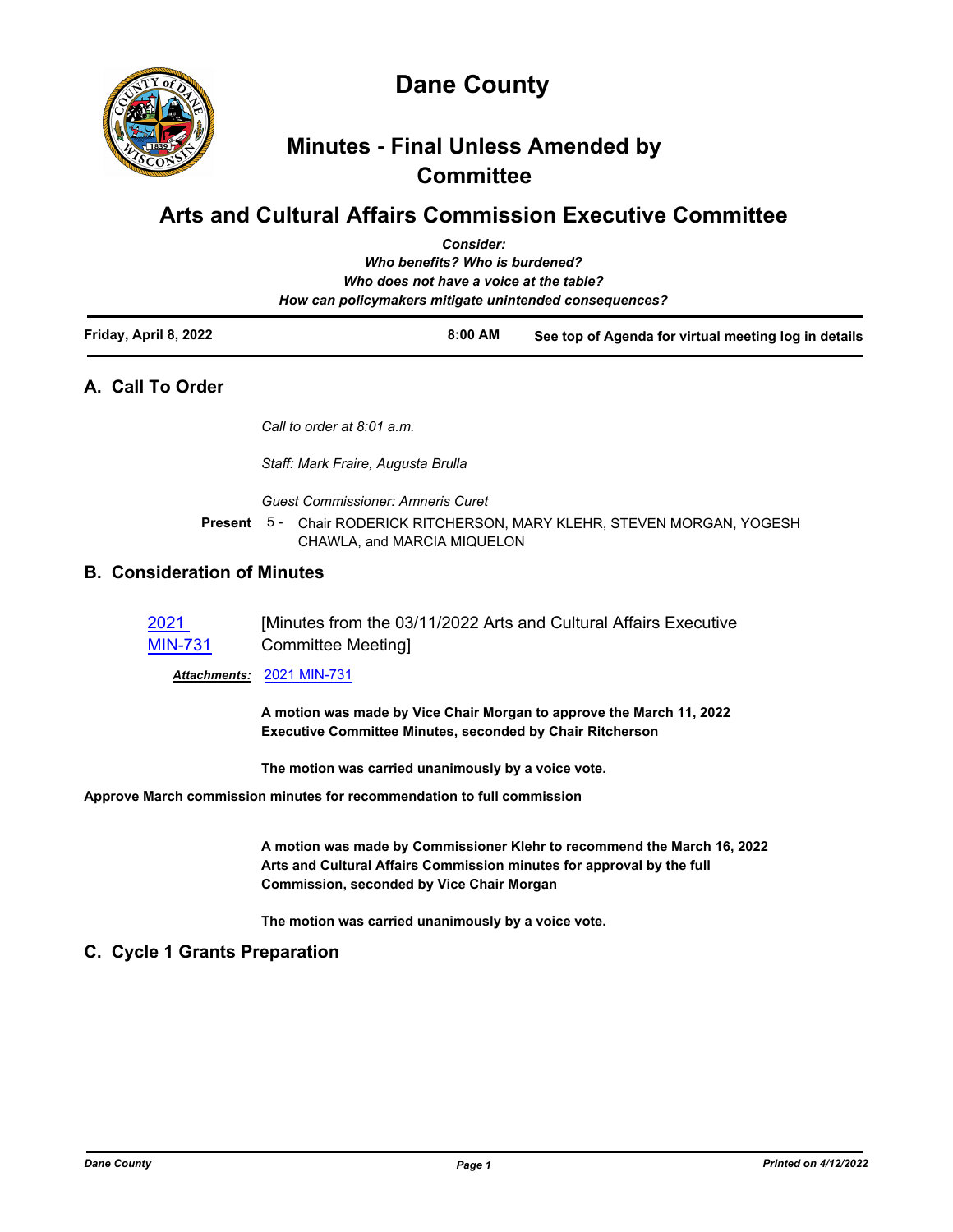#### **1. Discuss new cycle one grant mathematical review formula**

- *Vice Chair Morgan confirmed that the highest grant score possible is 176 points*
- *2022 Cycle 1 has 59 applicants with a total of \$95,400 in funds for distribution*
- *The new formula to determine awarded amount has two key steps:*

*1. Applicant's requested amount - \$500 minimum grant allocation to all applicants = new, reduced requested amount*

*2. Applicant's % of total possible score x applicant's new, reduced requested amount x % of available funds reduction = additional grant allocation based on score of application Example:*

- *Total possible application score is 176*
- *Application score is 156*
- *Requested application amount \$2,500*
- *Minimum grant allocation \$500 (for all applicants)*
- *Total funds reduction 56%*

*- 156/176 = .886% x (\$2,500-\$500) = \$1,772 x .56 = \$992.32 awarded amount based on score + \$500 minimum = \$1,492.32 award*

*- Commissioner Curet will share the math formula summary at the beginning of the Commission meeting*

*- The Commission reserves the ability to adjust any award amounts as they see fit - An example of the formula applied to the current cycle can be found here (column H reflects proposed award totals):* 

*https://docs.google.com/spreadsheets/d/14dXObCUerGDVgSy3x0hgeU-zUYLxgl\_B/edit? usp=sharing&ouid=107371409276930589885&rtpof=true&sd=true*

#### **2. Review/compare previous percentage method of determining grant allocations**

*The previous percentage method was not reviewed, but can be at the April 13th full Commission meeting*

#### **3. Make a decision for recommendation to full commission**

*See Action Items 2 – 3 for the Executive Committee's discussion and recommendation to the full Commission*

## **D. Action Items**

#### **1. Approve two selected Dane County sponsored artists for EUARCA+ 2022**

*- In March a jury of three individuals met to select two Dane County artists as visiting artist representatives for EUARCA + 2022 in Kassel, Germany - The two artists will be announced after approval by the Executive Committee and full Commission on April 13, 2022*

**A motion was made by Supervisor Chawla to approve the two artists selected by the jury to represent Dane County during EUARCA+ 2022, seconded by Commissioner Miquelon.**

**The motion was carried unanimously by a voice vote.**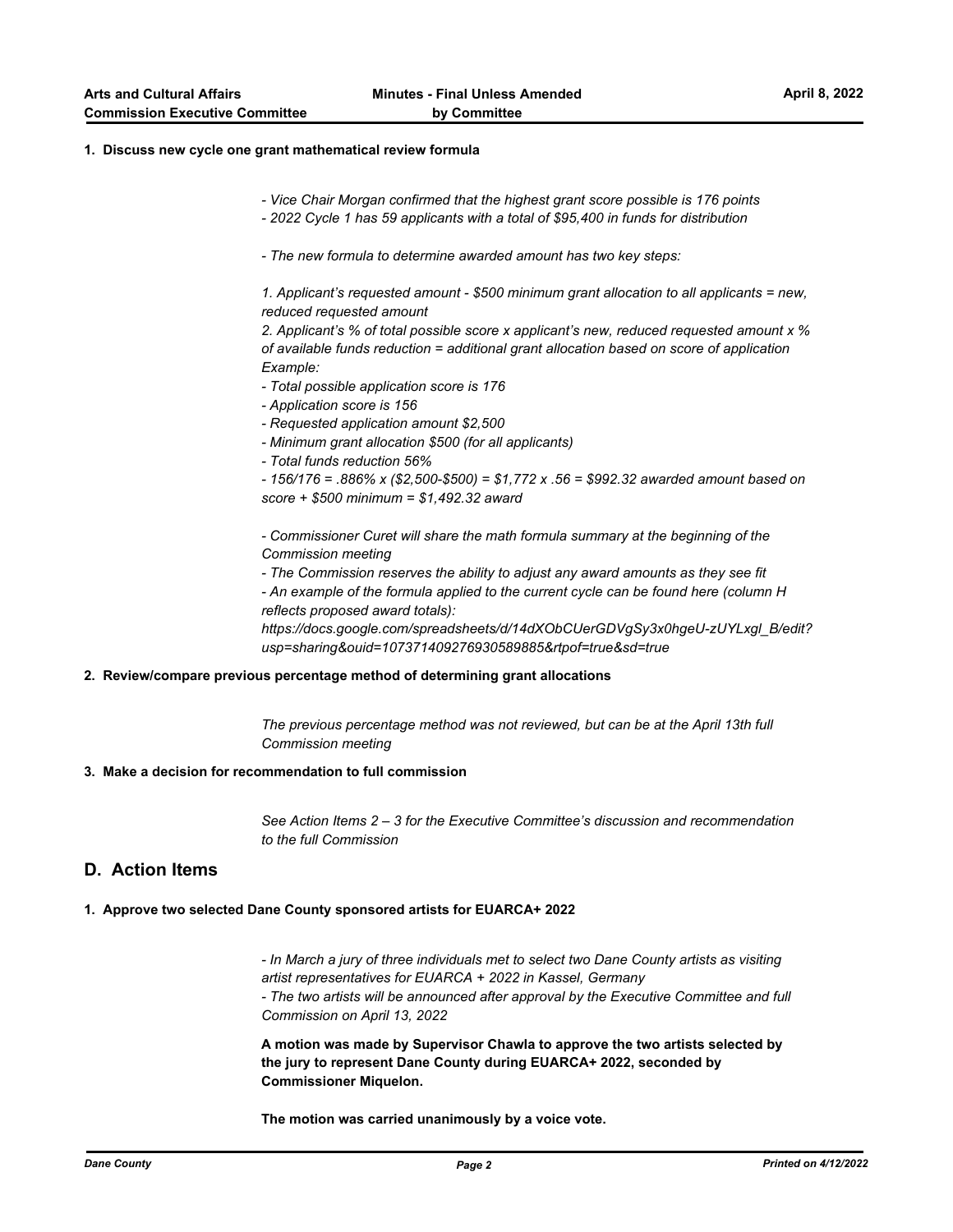#### **2. Make a decision for recommendation to full commission on grant score "cut off" level**

*- Vice Chair Morgan did not see a case for eliminating any grant applications, Director Fraire seconded the opinion that all grants in the current cycle should be funded - The consensus was shared by the Executive Committee that a cut-off level will not be implemented in the current cycle*

*- Commissioner Curet discussed the option of allocating the minimum \$500 to all applicants scoring below 80% which will not be discussed further unless suggested by additional Commissioners at the next full Commission meeting*

**3. Make a decision for recommendation to full commission on minimum grant award amount for eligible funded applicants**

> **A motion was made by Commissioner Klehr to recommend a \$500 minimum grant award for all eligible 2022 Cycle 1 applicants, seconded by Vice Chair Morgan**

**The motion was carried unanimously by a voice vote.**

## **E. Future Meeting Items and Dates**

**1. May/June Executive Committee/Commission Discussion Topics -prioritize -add "project" funding -equal access by all (new)**

#### **2. Develop April Commission Agenda**

**-roll call, establish quorum -approve March minutes (action item) -presentation group-NONE -Grant allocation cut off level, \$500 Minimum grant award allocation (action items) -Final review/approval of cycle one grant award allocations-(action item) -Review of upcoming May/June commission discussion topics**

### **F. Public Comment on Items not on the Agenda**

*Director Fraire is meeting with arts administrators in the community to assess and discuss augmentations to the current Dane Arts grant process*

## **G. Such Other Business as Allowed by Law**

*None*

### **H. Adjourn**

**A motion was made by Supervisor Chawla to adjourn.**

**Meeting adjourned at 8:40 a.m.**